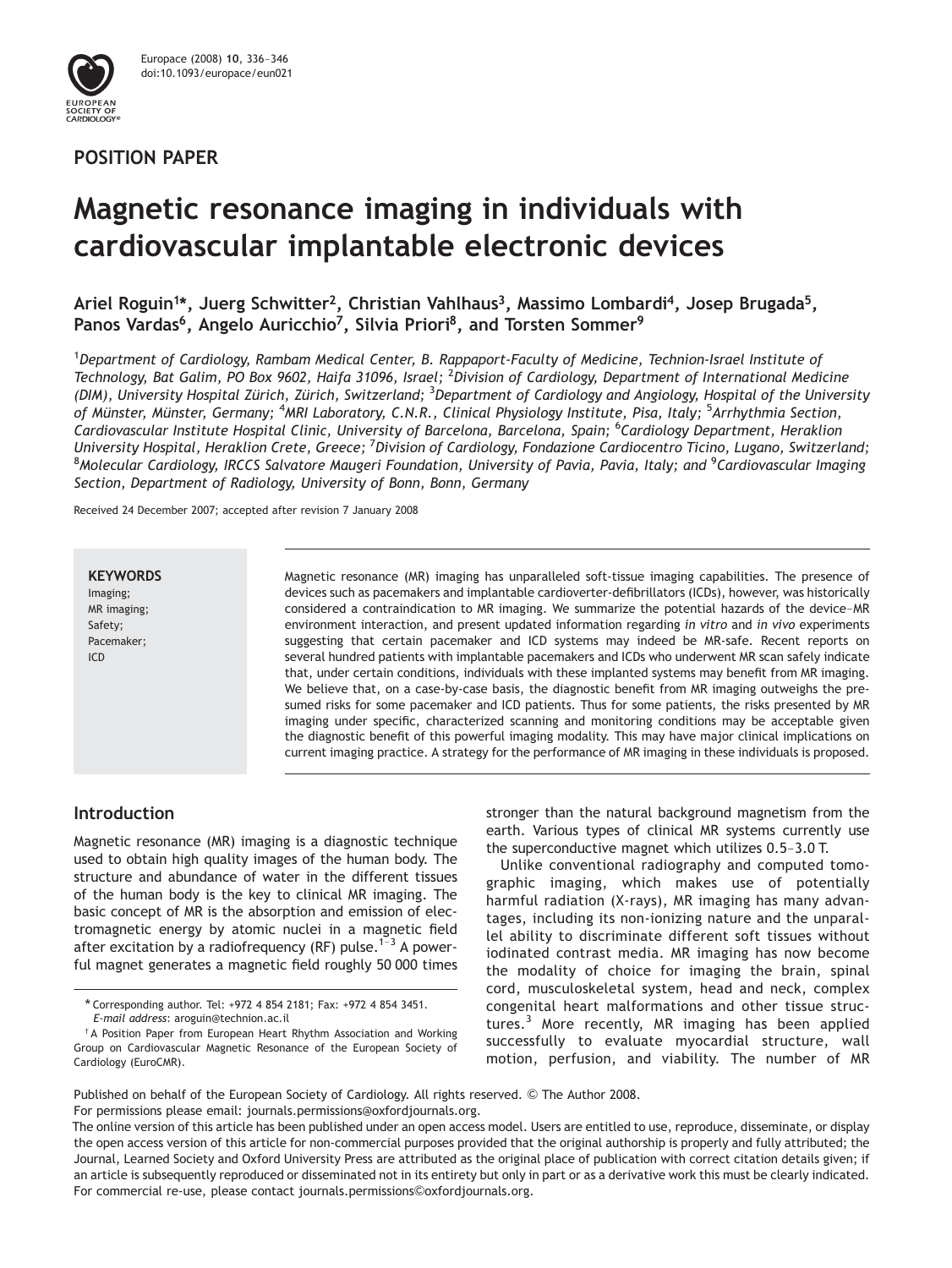scans performed annually has increased dramatically over the past few years. $3-6$ 

# The growing problem

Parallel to the growth and evolution of the MR field, is the burgeoning number of patients benefiting from cardiovascular implantable electronic devices (CIEDs)-pacemaker, cardiac resynchronization therapy device, implantable cardioverterdefibrillator, implantable cardiovascular monitors and implantable loop recorders (*Figure 1*). With the growing proportion of the elderly population, new indications for heart failure therapy, innovative device features, and expanded medical coverage; this trend is likely to continue its trajectory.

The combination of these growing phenomena results in an estimated 50–75% probability of a patient being indicated for an MR study over the lifetime of their device, creating an estimated 200 000 cardiac device patients who were denied the MR scan and more in the future.<sup>7,8</sup>

Given the rapid expansion of technology in the fields of both MR imaging and devices for arrhythmia and/or heart failure management, there is increasing interest in the issue of implantable device safety in the MR environment. Currently, no CIEDs have Food and Drug Administration (FDA) approval for use in the MR environment and 'Do not use MR imaging on patients who have an implanted device' appears on product labels.<sup>8</sup> The current state of affairs significantly limits the performance of MR imaging on device patients.

With a better understanding of the hazards of performing MR scans on device patients as well as the development of MR-safe devices, we may soon enter an era where the ability of this imaging modality may be more widely used to assist in the appropriate diagnosis of patients with devices. Not only for heart imaging, but also mainly for brain, spine, and joints as knees and shoulders.<sup>1,7</sup>

# Hazards and safety concerns

Permanent cardiac pacemakers have historically represented a contraindication to MR imaging. Strong static, gradient, and RF fields used to create the MR image, can be detrimental to pacemaker function and potentially cause harm to patients undergoing MR examinations. The multiple potential adverse interactions between pacemakers and MR imaging<sup>1,2,9-12</sup> include heating, rapid atrial pacing, pacing at multiples of the RF pulse, and associated rapid ventricular pacing, reed switch malfunction, asynchronous pacing, inhibition of pacing output, alteration of



Figure 1 Number of annual magnetic resonance scans and of newly implanted implantable cardioverter-defibrillators in USA.

programming with potential damage to the pacemaker circuitry or movement of the device and the potential of thermal injury at the lead tip  $(Table 1)$ .

Support to this contraindication came from several reported lethal consequences of MR imaging in patients with implanted pacemakers.<sup>13–15</sup> During the late 1980s, incidentally 10 deaths have been attributed to MR procedures in patients with pacemakers. However, these fatalities were poorly characterized and no electrocardiographic data were available. Irnich et  $al.$ <sup>16</sup> searched for all fatalities that occurred during MR investigation and reported by the Legal Medicine Departments in Germany. Between 1992 and 2001, six fatal cases occurred for which the German public prosecutor had ordered an autopsy. All six patients were examined in private radiology practices for orthopaedic or neurological reasons. The indication for pacemaker implantation was sick-sinus-syndrome and none was pacemaker-dependent. Unfortunately, all were without any monitoring during the scan, thus the death cause is problematic. It was determined as probably VF in three cases. In the other cases the death cause was unknown, though magnet rate was 100/min, which was according to the authors, in combination with tachycardia– bradycardia syndrome, suspected to have induced fibrillation. Worldwide, no deaths have been reported during physiciansupervised MR procedures in the last decade.

Despite the above-mentioned concerns, the interpretation of the MR effects on cardiac pacemakers remain controversial. Most of the previous studies that prohibit MR in pacemaker patients were based on in vitro and animal model data in the 1980s using older pacemaker and lead technology. During the last decade, several reports described small series $17-22$  of pacemaker patients who have safely undergone MR scanning (Table 2). Advances in device technology drove extensive, and seminal in vitro and animal studies of the pacemaker and ICD systems interaction with the MR, and in recent years, several groups scanned larger number of patients safely.<sup>23-36</sup>

Table 1 Potential effects of magnetic resonance imaging on pacemaker, cardiac resynchronization therapy device, implantable cardioverter-defibrillator, implantable cardiovascular monitors and implantable loop recorders

(1) Static magnetic field Mechanical forces on ferromagnetic components Unpredictable magnetic sensor activation, reed-switch closure Changes in electrocardiograms (2) Modulated radio frequency (RF) field Heating of cardiac tissue adjacent to lead electrodes Possible induction of life-threatening arrhythmias (very rare) Pacemaker reprogramming or reset RF interactions with the device (over- and under-sensing) (3) Gradient magnetic field Possible induction of life-threatening arrhythmias (unlikely in bipolar mode) Induced voltages on leads cause over- and under-sensing (4) Combined field effects Alteration of device function because of EMI Mechanical forces (vibration) Electronic reset of device Damage to pacemaker/ICD and/or leads

Pacemakers are switched either to asynchronous magnet or interference mode, ICD therapy is switched off and interference mode does not exist.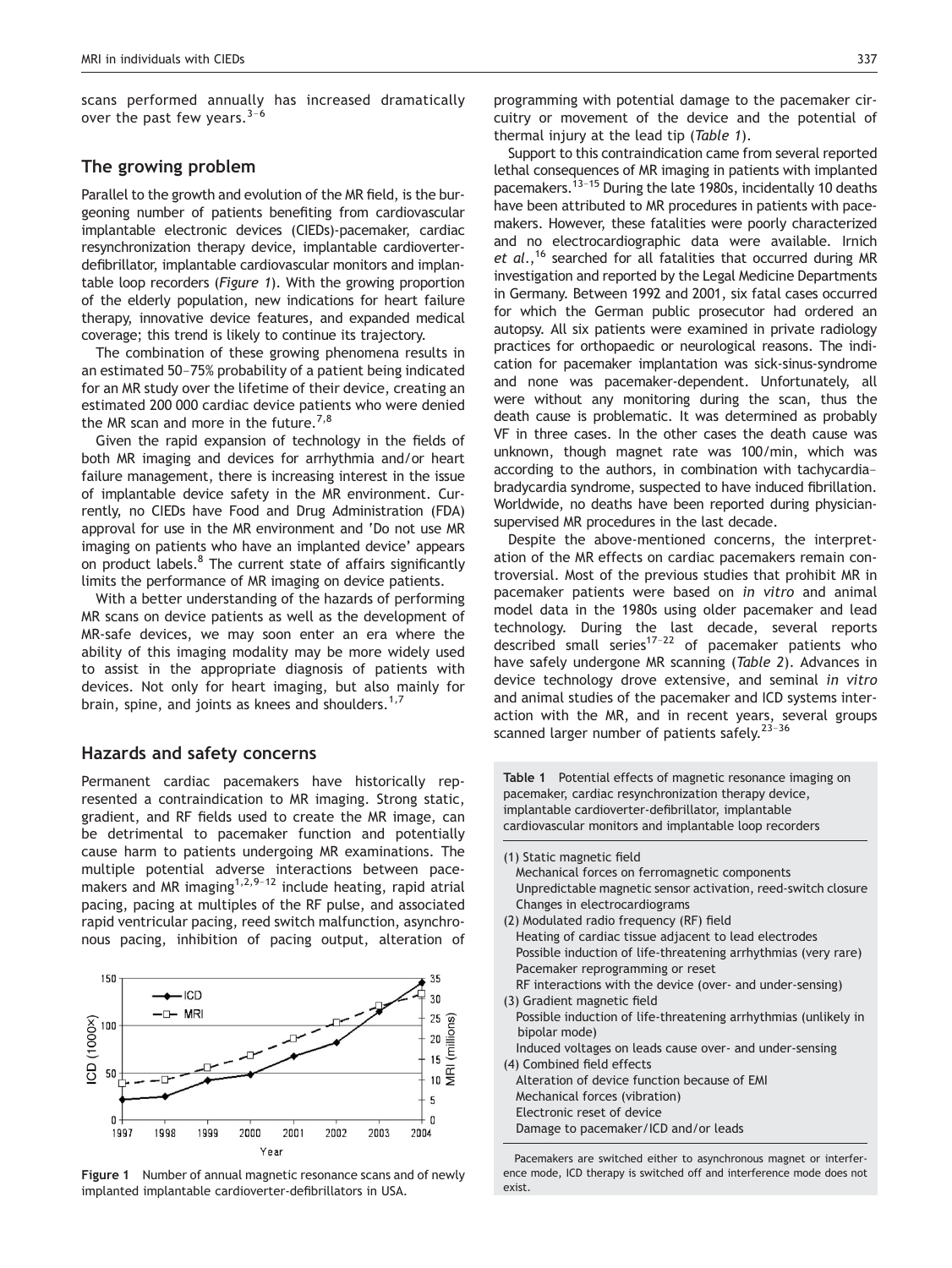| Author                        | $\mathsf{n}$ | Indication for MR<br>imaging  | Pacemaker<br>model | Dual-/<br>single-chamber | Lead<br>polarity | PM<br>mode      | Field<br>strength (T) | Outcome after MR<br>imaging |
|-------------------------------|--------------|-------------------------------|--------------------|--------------------------|------------------|-----------------|-----------------------|-----------------------------|
| Alagona<br>$(1989)^{17}$      | $\mathbf{1}$ | Brain tumour                  | <b>AFP</b>         | Dual                     | Unipolar         | 000             | 1.5                   | Normal                      |
| Inbar (1993) <sup>18</sup>    | 1            | Cerbellopontine<br>syndrome   | Paragon II         | Dual                     | <b>Bipolar</b>   | 000             | 1.5                   | Normal                      |
| Gimbel<br>$(1996)^{19}$       | 1            | Heart valve                   | <b>AFP</b>         | Single                   | Unipolar         | 000             | 1.5                   | Image artifact              |
|                               | 1            | Brain tumour                  | Genesis            | Dual                     | Unipolar         | DO <sub>O</sub> | 0.5                   | Pause (2s)                  |
|                               | $\mathbf{1}$ | <b>CIA</b>                    | Paragon II         | Dual                     | <b>Bipolar</b>   | 000             | 0.35                  | Normal                      |
|                               | 1            | Pituitary tumour              | Synchrony          | Dual                     | Bipolar          | <b>DOO</b>      | 1.5                   | Normal                      |
|                               | 1            | Cervical disc                 | Synchrony II       | Dual                     | <b>Bipolar</b>   | <b>DDD</b>      | 1.0                   | Normal                      |
| Fontaine<br>$(1998)^{20}$     | 1            | <b>Dizziness</b>              | Thera DR           | Dual                     | <b>Bipolar</b>   | <b>VVI</b>      | 1.5                   | Rapid vent pacing           |
| Garcia Bolao<br>$(1998)^{21}$ | $\mathbf{1}$ | Cranial nerve palsy           | Meta               | Dual                     | <b>Bipolar</b>   | AO <sub>O</sub> | 1.0                   | Asynchronous<br>pacing      |
| Sommer<br>$(1998)^{22}$       | 18           | <b>CNS</b>                    | Elite              | Dual                     | <b>NA</b>        | DO <sub>O</sub> | 0.5                   | Asynchronous<br>pacing      |
|                               |              | Cardiac tumour                | Elite              | Dual                     | <b>NA</b>        | DO <sub>O</sub> | 0.5                   | Asynchronous<br>pacing      |
|                               |              | Periprosthetic<br>(asc.aorta) | Elite              | Dual                     | <b>NA</b>        | DO <sub>O</sub> | 0.5                   | Asynchronous<br>pacing      |
|                               |              | Pseudoaneurysm                | Relay              | Dual                     | <b>NA</b>        | VO <sub>O</sub> | 0.5                   | Normal                      |
|                               |              | Paravalvar Prosth             | Vista              | Dual                     | <b>NA</b>        | <b>DDD</b>      | 0.5                   | Asynchronous<br>pacing      |
|                               |              | Constrictive<br>pericarditis  | Dialog             | Single                   | <b>NA</b>        | <b>VVI</b>      | 0.5                   | Asynchronous<br>pacing      |

Table 2 Published reports (1989–1998) describing the non-lethal consequences of magnetic resonance imaging in pacemaker patients

n, number of patients studied; NA, data not available; PM, pacemaker; T, Tesla.

# In vitro and animal studies

# Device function

#### Early reports (1980s–mid-1990s)

The potential hazardous effects of MR imaging in patients with cardiac pacemakers have been studied since 1983. Pavlicek et al.<sup>11</sup> postulated that RF fields present in an MR unit could possibly inhibit demand pacemakers and timevarying magnetic fields could generate pulse amplitudes to mimic cardiac activity. The threshold for initiating the asynchronous mode of a pacemaker was reported to be as low as 17 Gauss (1 Gauss =  $10^{-4}$  T). Other groups reported that thresholds varied between 0.72 and 6.15 mT, mean value being 1.58 mT ( $n = 383$ ). Of note, the reed switch can stay 'open' at higher field strength as well. Fetter et al.<sup>12</sup> showed that pacemakers reverted from the demand to the asynchronous mode within the magnetic field of the scanner (0.15 T). Microscopic testing showed no evidence of reed switch sticking or magnetizing, or damage to other discrete pacemaker components. Erlebacher et al. tested different DDD pacemakers (currently not in use) in a saline phantom, and showed that during scanning at 0.5 T, RF interference caused total inhibition of atrial and ventricular output, or resulted in atrial pacing at very high rates.<sup>9</sup> The potential for rapid cardiac stimulation during MR was also reported in animal studies.<sup>23</sup> Lauck et al. investigated the performance of different stimulation modes (VVI, VVIR, VOO, DDD, DDDR and DOO) during MR scan at  $0.5$  T.<sup>24</sup> Reversible activation of the reed switch with consecutive asynchronous stimulation was observed in all pacemakers. Pacemakers in the asynchronous mode were not affected with regard to stimulation rate and capture during scanning. In contrast, pacemakers with automatic mode switching to demand pacing or programmed inactivation of the reed switch were triggered in the dual-chamber mode and were inhibited in the single-chamber mode. Thus, the investigators recommended programming into the asynchronous mode prior to scanning on 0.5 T, and in those without permanent pacemaker dependency, complete inactivation of the system, if possible.

The effects of more powerful MR scanners (i.e. 1.5 T) on cardiac pacemakers were initially reported by Hayes et al.<sup>25</sup> In vivo evaluation of different single- and dualchamber pacemakers showed reversion into asynchronous mode and transient reed switch activation. Seven of the eight pulse generators paced rapidly when exposed to the RF signal associated with a marked decrease in blood pressure. Stimulation cycle length was 200 ms (300 bpm) corresponding to the frequency of scan pulsing. It was proposed that rapid pacing was the result of an 'antenna' effect that couples the RF energy back into the pacemaker output circuits.

## Recent reports (mid 1990s–today)

Importantly, most of the above were reports on earlier generation pacemakers, most likely currently not in use any more. Recent reports<sup>26-29</sup> testing improved technology devices found no functional issues in most pacemakers exposed to prolonged MR scan.

Achenbach et al.<sup>26</sup> showed in a phantom study on 11 pacemakers and 25 leads that no pacemaker malfunction was observed in asynchronous pacing mode (VOO/DOO),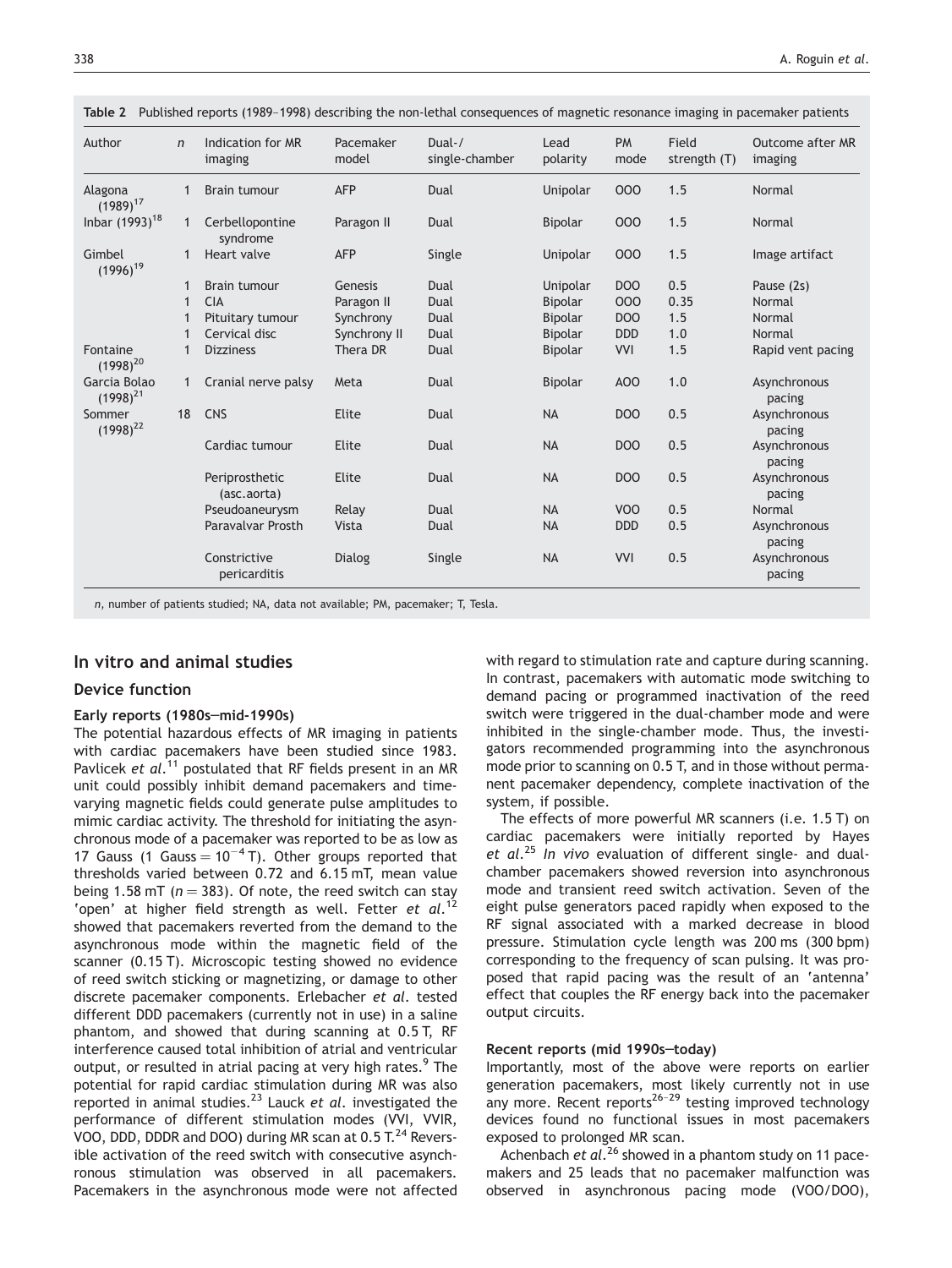whereas inhibition and rapid pacing were observed during spin-echo imaging if the pacemakers were set to VVI or DDD mode. The authors suggested that rapid pacing was caused by induction of currents above sensing threshold in the atrial lead and consequent triggering of ventricular stimulation. Direct interference with the pacemaker electronics seemed to be an unlikely explanation, because the rapid pacing rate was always equal to the programmed frequency limit.

#### Heat

Measuring lead heat in the MR environment may be challenging, is technically difficult and depends on the methods used; explaining why several groups report different results.

#### In vitro

Achenbach et al.<sup>26</sup> investigated the heating effect of pacemaker leads using in vitro continuous registration of the temperature at the lead tip with an optical temperature sensor, recorded a maximal temperature increase of 63.1 $\degree$ C during 90 s of scanning. In seven electrodes, the temperature increase exceeded 15°C. Sommer et al.<sup>22</sup> found in vitro that the maximum temperature increase depends on specific absorption rate (SAR) with  $8.9^{\circ}$ C at 0.6 W/kg and  $23.5^{\circ}$ C under a worst case RF heating condition with an SAR of 1.3 W/kg. Roguin et al.<sup>27</sup> using a maximal energy protocol SAR of 3.7 W/kg found in vitro, maximal heating of  $7^\circ$ C.

#### In vivo

Roguin et al.<sup>27</sup> found in vivo, when the leads were inserted into the right ventricle of a canine model, that there was almost no rise in temperature. This was probably because of the blood flow and heat dissipation. More importantly, a chronic animal model of 15 dogs who had ICD leads implanted and all scanned during prolonged (3–4 h) MR scans, including high energy MR protocols (SAR of 4 W/kg) revealed no heat-induced injury. No tissue damage was also recently reported by Schmiedel et al.<sup>28</sup>

Luechinger et al.<sup>29</sup> used pacemaker leads with additional thermocouple wires as temperature sensors implanted in nine animals to measure heating. They recorded temperature increases of up to  $20^{\circ}$ C during MR imaging of the heart. However, in vivo, they found only minor stimulation threshold changes  $(<0.5 V$ ) and no pathology and histology heat-induced damage. Of note, the authors stated that cell damage of implantation could not be distinguished from cell damage owing to heating.<sup>29</sup>

Although Roguin et al.<sup>27</sup> in their in vivo study found no heat or pacing threshold change using optic-fibre measurements, yet using additional thermocouple wires, Luechinger et al.<sup>29</sup> found a significant temperature rise. Both studies were done in the presence of blood flow protection by the cooling effect of myocardial blood flow and perfusion. In-spite of the different methods used, and the different heat measurements recorded, both groups reported only minor stimulation threshold changes and no clear heat-induced damage in histopathology.

We are cautious and state that concluding that heating of the electrode is not a real problem in MR scanning, should not be drawn. Some of the temperature increases, measured by different groups, using various methods are in a range

that is used for temperature-controlled RF catheter ablation of cardiac tissue ablation and this can theoretically induce tissue injury at the lead tips. Yet, three different groups recently reported no evidence for in vivo tissue injury<sup>27-29</sup>.

What is the clinical human data regarding the potential of thermal injury to cause change in pacing threshold? While several patients' papers report no change,  $35,36$  there are several groups which reported minor non-clinically significant changes in a small percentage of patients.  $32-34$  In Sommer's recent study,  $34$  MR imaging-related troponin level increase as an indicator of thermal injury were found in 4 of 114 examinations, which in one case was associated with a 1.0 V increase in pacing capture threshold. In currently published papers there are no report of loss of pacing capture.

#### Force and torque

Several studies (at 1.5 T) found that the force in pacemakers was negligible around 0.05–3.6 N, and in ICDs it was 1–5.9 N depending on the year it was manufactured and the amount of ferromagnetic material used. Older devices (approved by the FDA prior to 1998) exert significant forces; however most newer ICDs exert only one-fifth of it.<sup>27,28,30,31</sup>

In summary, for in vitro and in vivo data there are studies<sup>27,28,30</sup>, which found minimal force induced by the pacemakers and no function problems with current generation devices. There was neither tissue damage observed $27-29$  nor pacing capture permanent failure suggesting that certain pacemakers and ICD systems may indeed be MR-safe.

# Human studies

## Reports using older technology (until late-1990s)

In the earliest years of MR, using early-generation pacemaker devices, as mentioned above, there were few anecdotal reports of unexpected deaths in patients undergoing MR imaging.<sup>13–15</sup> In one case, the patient had no escape from ventricular rhythm and apparently died because of asystole. Another patient developed ventricular fibrillation during the imaging procedure that was not recognized immediately because ECG monitoring was not used.<sup>31</sup> On the other hand, there were several reports of pacemaker patients who underwent MR imaging safely (Table 2).

In patients who underwent MR imaging of the head, no pacemaker malfunction was observed with the pacemaker turned off or programmed to an asynchronous pacing mode prior to MR exposure.<sup>17-21</sup> In another study on five patients with pacemakers, Gimbel et al. reported normal pacemaker performance in four patients during MR (0.35 and 1.5 T).<sup>19</sup> One patient had paused for approximately 2 s duration. No rapid cardiac pacing occurred and no patient reported a torque or heating sensation. Fontaine et al. reported a case of rapid cardiac pacing during MR imaging (1.5 T) in a patient with a dual-chamber pacemaker.<sup>20</sup> The patient developed an irregular ventricular rhythm during RF pulsing which terminated with the cessation of RF pulsing. Sommer et al. showed in a prospective study, with 44 pacemaker patients undergoing MR imaging at 0.5 T with an upper SAR limit of 0.6 W/kg, that atrial and ventricular thresholds stimulation thresholds, P and R wave amplitudes, electrode impedance, battery voltage, -current, and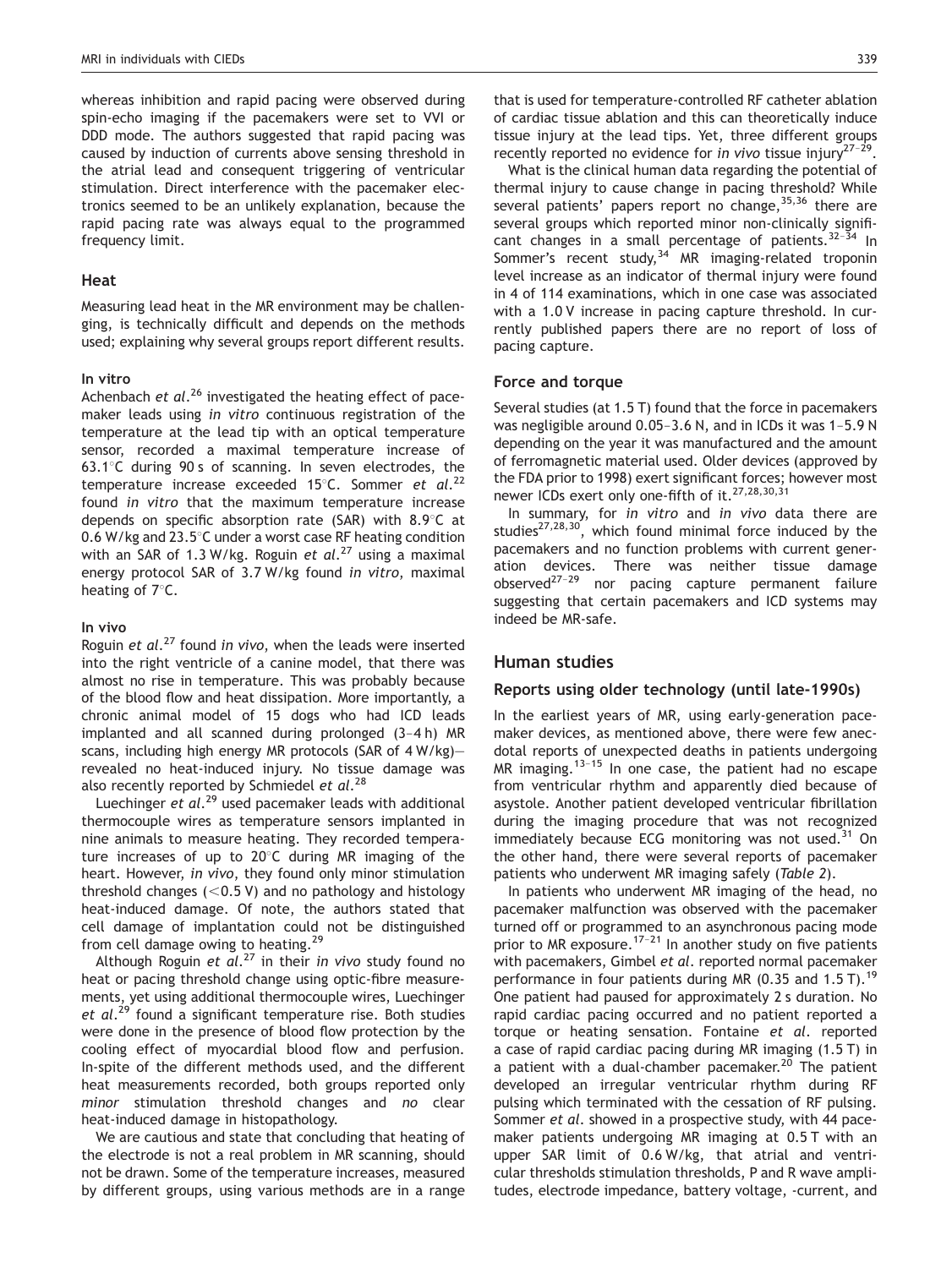-impedance, remained unchanged immediately after MR imaging and at 3-months follow-up.<sup>22</sup>

# Reports using present technology

Vahlhaus et al.<sup>32</sup> were among the first who conducted a follow-up study. Their experience using 0.5 T MR system on 34 MR examinations in 32 patients with implanted pacemakers included a complete pacemaker check at 3 months. They concluded that MR imaging at 0.5 T does not cause irreversible changes in pacemaker systems neither immediately following MRI nor 3 months later. Lead impedance, sensing and stimulation thresholds did not change when compared with baseline. Battery voltage decreased immediately after MR imaging and recovered 3 months later. Reed switch behaviour was analyzed systematically revealing that activation of the reed switch by the static magnetic field is not predictable.

In a recent study<sup>33</sup>, 54 non-pacemaker-dependent patients, underwent 64 MR examinations at 1.5 T. Of note, 9.4% of the leads underwent statistically significant threshold changes but not clinically, and were easily addressed with subtle programming changes. Patients' symptoms and electrographic changes were mild and transient and did not warrant cessation of MR scan.

Schmiedel et al.<sup>28</sup> tested in brain MR scans, the translational forces and temperature increase (max  $<$  2.98 $^{\circ}$ C) that were in a range, which does not represent a safety concern from a biophysical point of view. They reported their experience with 63 MR imaging examinations at 1.5 T in 45 patients with implanted pacemakers. Prior to MR the devices were reprogrammed to an asynchronous mode. The maximum SAR of MR sequences was limited to 1.2 W/ kg. Continuous monitoring of ECG and pulse oximetry was performed during MR imaging. No changes to the programmed parameters of the pacemakers or damage of device components were observed neither in vitro  $(n = 0)$ 24) nor in vivo ( $n = 0/63$ ). All patient studies (brain MR)  $(n = 63/63)$  could be completed without any complications. Atrial and ventricular stimulation thresholds neither did change significantly  $(<1.0 V)$  immediately post-MR imaging nor in the 3 months follow-up.

Sommer et  $al.,<sup>34</sup>$  in the largest series published so far, report on 82 pacemaker patients who underwent a total of 115 MR imaging examinations at 1.5 T. All devices were from a single manufacturer (Medtronic). Inclusion criterion was urgent clinical need for an MR imaging examination. Pacemaker-dependent patients and those requiring examinations of the thoracic region were excluded. The SAR was limited to 1.5 W/kg. This study assessed post-MR imaging pacemaker function, measured troponin levels as an indicator of thermal injury, and followed short-term outcome. All pacemakers were reprogrammed before MR imaging: If heart rate was  $<$  60 bpm, the asynchronous mode was programmed to avoid MR-induced inhibition; if heart rate was  $>60$  bpm, sense-only mode was used to avoid MR-induced competitive pacing and potential proarrhythmia. Patients were monitored with ECG and pulse oximetry. All pacemakers were interrogated immediately before and after the MR imaging examination and after 3 months, including measurement of pacing capture threshold and serum troponin I. All MR examinations were completed safely. Inhibition of pacemaker output or induction of arrhythmias was not observed. Pacing capture threshold increased significantly from pre- to post-MR imaging  $(P = 0.017)$ . In 2 of 195 leads, an increase in pacing capture threshold (of 1.0 V at pulse duration of 0.4 ms) was detected only at follow-up. In 4 of 114 examinations, troponin increased from a normal baseline value to above normal after MR imaging, and in one case (troponin pre-MR imaging, 0.02 ng/mL; post-MR imaging, 0.16 ng/mL), this increase was also associated with a 1.0 V increase in pacing capture threshold (from 0.5 to 1.5 V).

Nazarian et al.<sup>35</sup> reported on 55 patients who underwent 68 MR imaging studies, 31 had a pacemaker, and 24 had an ICD (the largest series reporting on ICD systems). Patients with no imaging alternative and with devices shown to be MR imaging-safe by in vitro phantom and in vivo animal testing were enrolled. $^{27}$  They concluded that given appropriate precautions, non-cardiac and cardiac MR imaging can potentially be safely performed in patients with selected implantable pacemaker and defibrillator systems.<sup>35</sup> Pacing mode was programmed to 'asynchronous' for pacemaker-dependent patients and to 'demand' for others. Magnet response and tachyarrhythmia functions were disabled. Blood pressure, ECG, oximetry, and symptoms were monitored. Average SAR was  $<$  2.0 W/kg. No episodes of inappropriate inhibition or activation of pacing were observed. There were no significant differences between baseline and immediate or long-term (median 99 days after MR imaging) sensing amplitudes, lead impedances, or pacing thresholds (maximal capture change observed was  $<$ 1.0 V). Diagnostic questions were answered in 100% of non-thoracic and 93% of thoracic studies. Clinical findings included diagnosis of vascular abnormalities (9 patients), diagnosis or staging of malignancy (9 patients), and assessment of cardiac viability (13 patients).

### Magnetic resonance imaging in pacemaker-dependent patients

Little has been presented regarding MR imaging of pacemaker-dependent patients. Gimbel et al.<sup>37</sup> reported their experience of 10 pacemaker-dependent patients who underwent a total of 11 MR scans of the head and neck. Pacemakers were reprogrammed to asynchronous pacing (VOO or DOO at 60 bpm). A transmit-receive coil was used and MR pulse sequences were modified to limit whole-body  $SAR < 2$  W/kg. All scans proceeded uneventfully. No post-MR programming changes were noted. No patient experienced arrhythmia or symptoms during or immediately after MR imaging. Battery status remained unchanged. No patient experienced significant post-MR imaging or 3-month follow-up change in sensing or pacing thresholds (maximal capture change observed was  $<$  0.5 V). Safe inadvertent scanning of pacemaker-dependent patient also has been performed by Nazarian et al.<sup>35</sup> ( $n = 12$ ) and Goldsher et al.<sup>36</sup> ( $n = 3$ ).

These results suggest that also pacemaker-dependent patients may be offered MR if careful patient monitoring and pacemaker reprogramming is performed in concert with use of a transmit receive coil (in cranial scans) and implementation of specific MR sequences designed to limit power deposition over the device. A larger prospective series of pacemaker-dependent (and non-dependent)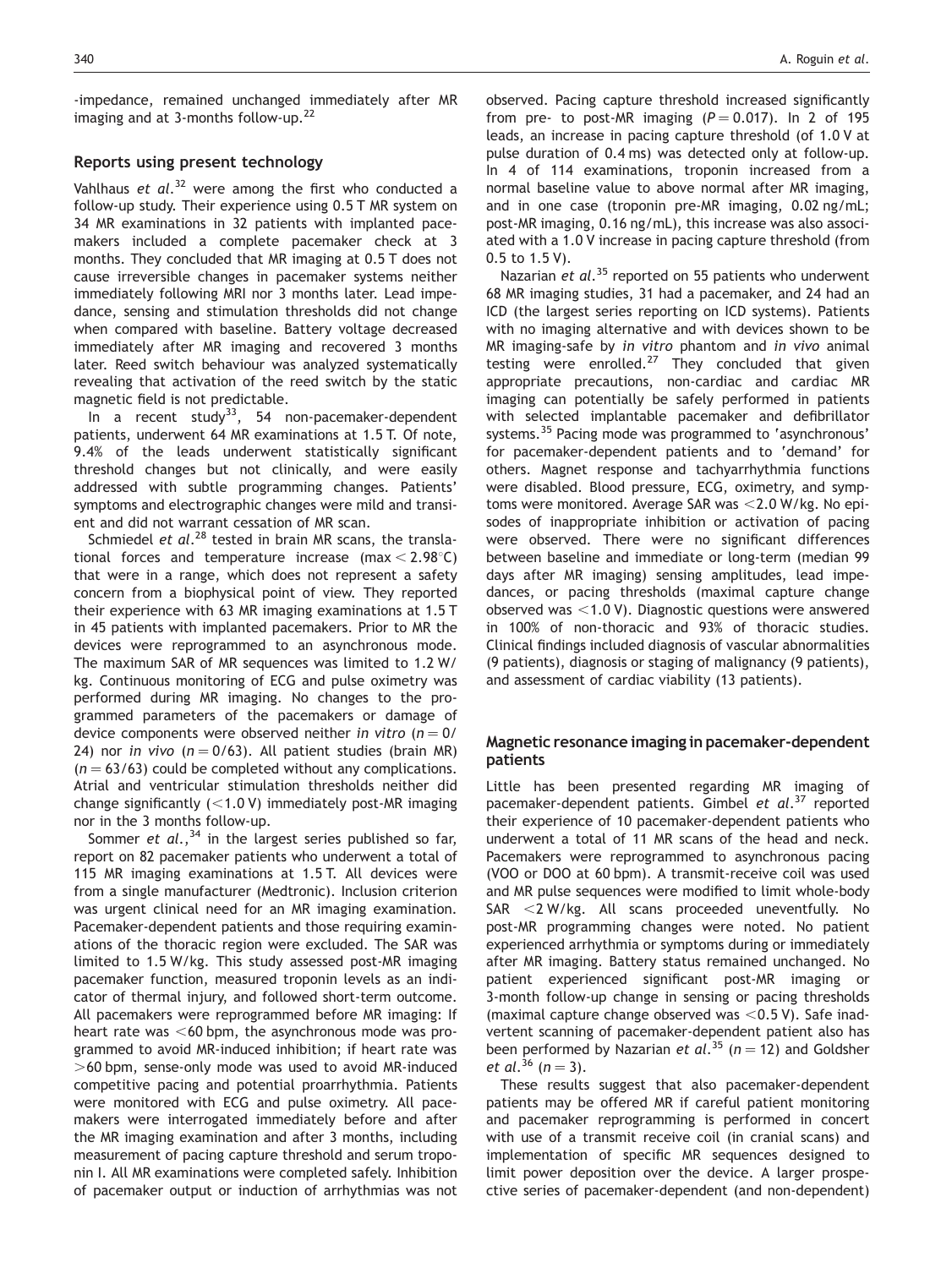patients needs to be evaluated before a benign outcome can be expected.

# Safety issues in patients with retained pacing leads

#### Permanent leads

Many patients have endocardial pacemaker leads left in place after pulse generator removal. The safety of MR in patients with retained endocardial pacemaker wires has not been systematically investigated to date. However, there is a potential threat that they may act as 'antennas' with significant heating (even if the electrode has a cap). The heating of retained endocardial leads may be even higher when compared with normally connected leads. Although a potentially higher risk population, we feel that MR imaging may be considered with the precautions and follow-up measures in accordance with our recommendation for pacemaker patients.

#### Temporary pacing wires

Temporary pacing wires are usually made of stainless steel, sutured to the epicardial surface of the heart over the right ventricle and right atrium after cardiac surgery, and connected to an external pacemaker if the patient develops bradycardia or atrioventricular block.<sup>38</sup>

Hartnell et al.<sup>39</sup> investigated the safety of 1 or 1.5 T MR systems operating with conventional pulse sequences in 51 patients by retaining epicardial pacing wires, cut short at the skin, after cardiac surgery. None of the patients reported symptoms suggesting arrhythmia or other cardiac dysfunction during MR imaging, and there were no changes from the baseline ECG rhythms. Therefore, retained epicardial wires may represent a minor risk to patients in the MR environment. However, this conclusion applies mostly to non-cardiac MR examinations.40

# Electrical reset in the MR environment

It is noteworthy that pacemakers can undergo an electrical reset. $27$  An electrical reset is an emergency mode that represents a safety feature to guarantee minimal pacemaker functionality in case of battery voltage dips because of electromagnetic interference (EMI) or battery depletion. An electrical reset implies a change in the programmed parameters to factory default settings, usually an inhibited pacing mode (VVI) and activated tachycardia therapies in  $ICDs$ . Several publications<sup>34</sup> have demonstrated an incidence of 6.1% for an electrical reset.

This finding is important from a safety point of view for several reasons: (i) In the case of an electrical reset and an open reed switch, pacemaker output may be inhibited by the time-varying gradient fields, potentially leading to bradycardia/asystole in patients with low intrinsic heart rates; $41$  (ii) The default pacing mode and output may provide inadequate pacemaker functionality for a given patient: (a) In all pacemaker-dependent patients owing to potential inhibition of pacemaker output. (b) In children, who are known to have high intrinsic heart rates, the emergency VVI 65 mode after an electrical reset may not provide a sufficient cardiac output. (c) In patients requiring a high pacemaker output to ensure effective stimulation, the default output parameters after an electrical reset may not provide effective stimulation. (d) Pacemaker patients who also have an ICD. In these patients, the pacemaker

usually is inactivated to avoid undersensing of ventricular fibrillation as bradycardia by the pacemaker. In the case of an electrical reset with subsequent switch to VVI mode, the occurrence of ventricular fibrillation could result in pacemaker stimulation, which could lead to fatal inhibition of ICD therapy delivery. (e) In patients with an ICD, the deactivation of therapy delivery prior to MR imaging may be reactivated because of the electrical reset.

Up to date, it remains impossible to control these unwanted changes of device programmes, which again underlines the need for a close cooperation between Radiologist and Cardiologist and/or elecrophysiologist and the necessity for having an advance cardiac life support (ACLS)-trained physician at the MR site.

#### Magnetic resonance imaging in patients with implantable cardioverter-defibrillators

Although different with respect to large capacitors and larger batteries that may cause higher magnetic forces, all CIEDs share similar components and thus, to some extent, their response to the EMI present during MR scanning may be expected to be similar.<sup>1,8,14</sup> Despite dramatic reduction in size and weight, new generation ICDs have 10 times higher magnetic force and torque than pacemakers.

When tested, forces on older ICDs were 1–5.9 N on modern ICDs, 0.5–1.1 N when compared with 0.05–0.12 N in pacemakers. $27,28$  The implanted device has a fibrotic envelope around it several weeks after implantation. Forces  $<$  2 N will not be felt by the patients.<sup>27</sup> For all pacemakers and most modern ICDs, the measured acceleration was lower than the gravity of the earth  $(9.81 \text{ N/kg})$ .<sup>29</sup>

ICD devices may falsely detect the MR RF field as ventricular tachyarrhythmia (Figure 2), charge capacitors, and subsequently deliver antitachycardia pacing, cardioversion or defibrillation therapies. In addition, magnetic fields may prevent detection of ventricular tachycardia or fibrillation. The heating problem of ICD leads can be expected to be comparable with that of pacemaker leads. $27,29$ 

Despite many pacemaker patients having reportedly undergone MR imaging using a variety of strategies to allow safe MR scanning, relatively little has been reported regarding ICD patients undergoing deliberate MR. Several case reports42–45 have described the ill effects of inadvertent MR imaging of ICD patients. Interestingly, the same devices were tested in vitro by Roguin et  $aL<sub>1</sub><sup>27</sup>$  and the same findings were found—unable to interrogate these older generation  $ICDs<sup>27</sup>$  One case report of an ICD patient inadvertently undergoing MR imaging noted a substantial rise in pacing thresholds subsequent to the MR exposure.<sup>44</sup>

Naehle et al.<sup>46</sup> reported on an ICD patient safely undergoing MR scan of the brain using dedicated precaution measures such as limitation of SAR, inactivation of sensing function, and therapy options.

Concerns over a possible rise in defibrillation test (DFT) was recently answered by a recent preliminary report of ICD patients undergoing MR that showed greater than the 10-J safety margin post-MR imaging DFT testing.  $33$  No heart tissue thermal injury was found by Roguin et al. in 15 dogs that underwent prolonged MR scans—4 weeks after ICD implantation.<sup>27</sup>

Recently, deliberate scanning of ICD patients was reported. Wollmann et al.<sup>47</sup> report on a patient with an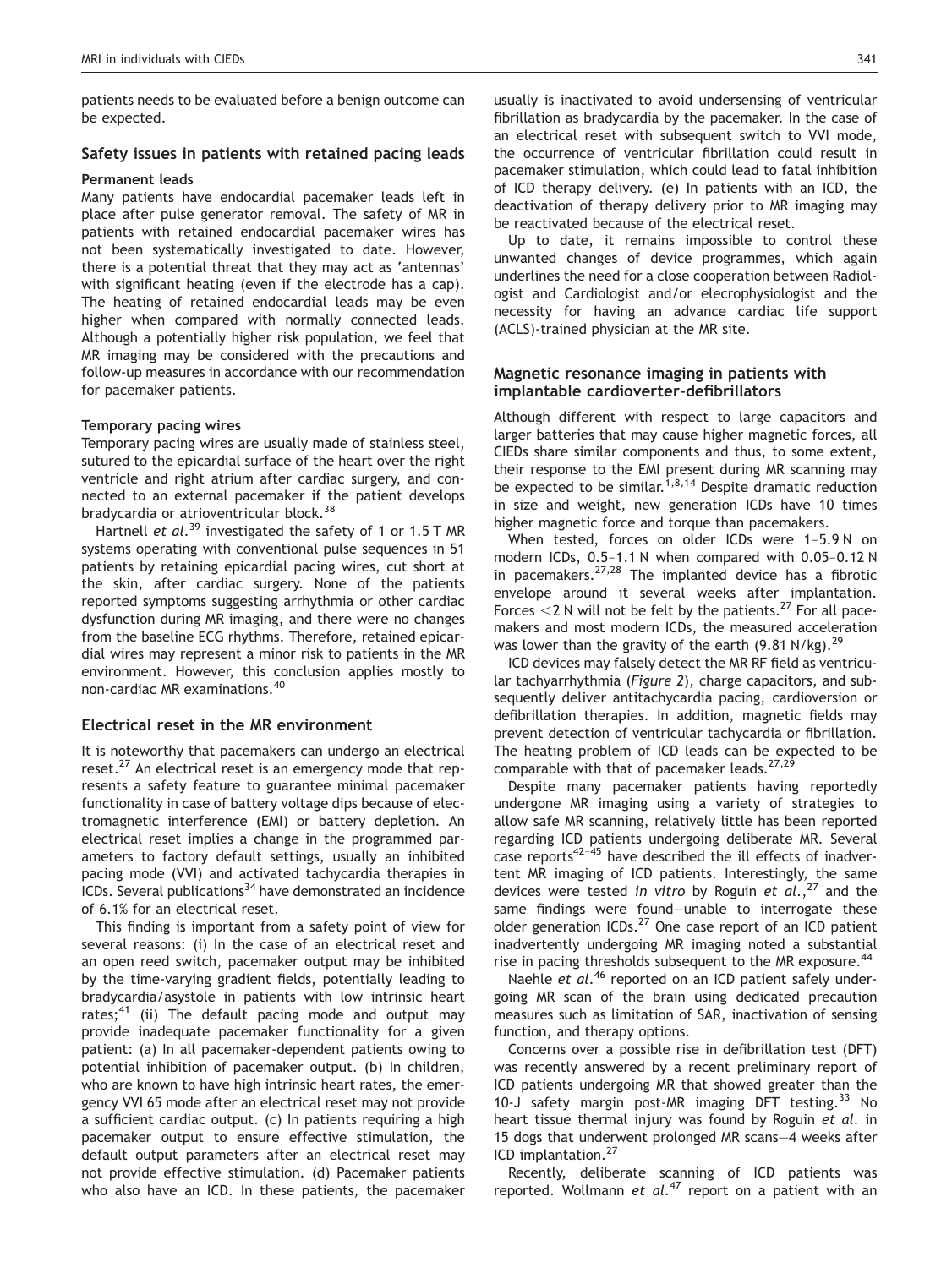

Figure 2 Magnetic resonance scan noise falsely detected by an ICD as ventricular fibrillation. (A) Magnetic resonance pulse (ECG-gated) sequence; (B) magnetic resonance continuous sequence.

ICD who intentionally underwent MR imaging of a malignant brain tumour for three times at 8-week intervals. The ICD was inactivated by programming the VT detection and VT/ VF therapy status off. The patient came through the protocol safely and without any difficulty or discomfort. There was no arrhythmic event. MR imaging affected neither programmed data nor the function of the ICD system. This was the first study that confirmed the integrity and functionality of the ICD including an unchanged defibrillation threshold and the ability to correctly detect ventricular fibrillation. Roguin et  $aL<sub>1</sub><sup>48</sup>$  based on their in vitro and in vivo results, implanted an ICD that was found (in vitro and in vivo experiments) to be safe, in a young patient with ventricular arrhythmia and suspected arrhythmogenic right ventricular dysplasia (ARVD). To confirm the diagnosis, a follow-up MR scan was advised. So the patient underwent intentional MR imaging 6 weeks after implantation. The scan was safe and most of the MR images were of high quality.

Gimbel et al.<sup>49</sup> reported their experience on seven ICD patients who underwent eight MR imaging scans at 1.5 T. Post-MR scan, all devices demonstrated no change in pacing, sensing, impedances, charge times, or battery status. None of the patients had any discomfort. They concluded that scanning of ICD patients might be performed if appropriate reprogramming and monitoring was implemented.

Nazarian et  $al.,$ <sup>35</sup> report on the largest series of patients with ICDs who had MR imaging. They scanned 24 patients with ICDs and 7 with biventricular pacing systems and reported that all were safely scanned.

Theoretical physical considerations imply that therapy delivery by an ICD while being in the static magnetic may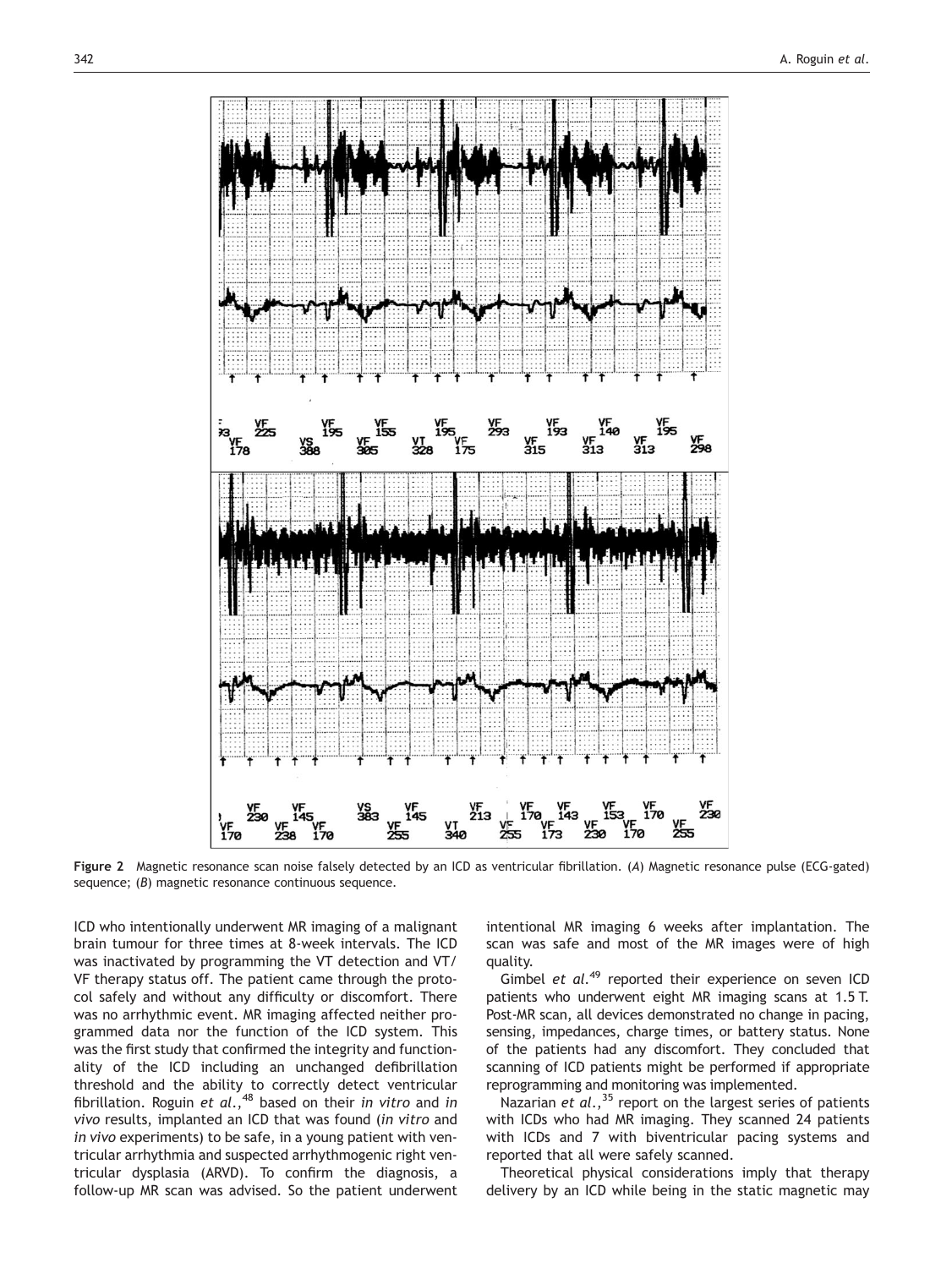not be possible, yet evidence for this inability is still not available. These considerations are based on the facts that the transformer within the ICD will be magnetically saturated because of the static magnetic field of the MR system, thus being incapable to provide the voltage necessary to charge the capacitor. However, this may lead to permanent device failure, as some devices become permanently inactive after a given number of unsuccessful attempts to charge the capacitor. Therefore, deactivation of therapy delivery is mandatory prior to MR Imaging. Still, a residual risk remains because of the possible occurrence of an electrical reset with subsequent therapy activation.

The rapidly accumulating number of complication-free scanned patients with pacemakers directs one to surmise that we may also safely scan patients with ICDs if similar strategies that had allowed safe MR in pacemaker patients were applied to ICD patients. Some investigators $27,50$  have suggested that 'modern' devices are less prone to the effects of MR and because of better built-in EMI protection circuitry. Disabling the tachyarrhythmia detection and therapy is one strategy that has been recommended. Programming to therapy off avoids delivering therapy as a result of interpretation of noise as tachyarrythmia.<sup>27</sup>

#### Magnetic resonance image quality and magnetic resonance compatibility definitions

Individuals with implanted devices are referred to MR imaging for a specific clinical question. If a high quality image cannot be obtained, there is no purpose in exposing these people to the test. Devices can be (i) fully MR imaging-compatible (function appropriately and without significant image distortion) or (ii) MR-safe (function appropriately in the MR environment but distort the image) or (iii) may not be usable in an MR scanner.<sup>50,51</sup>

The American Society for Testing and Materials (ASTM) offered a slightly different classification: (i) MR-safe: an item that poses no known hazards in all MR environments. (ii) MR Conditional: an item that has been demonstrated to pose no known hazards in a specified MR environment with specified conditions of use. The item labelling should include results of testing sufficient to characterize the behaviour of the item in the MR environment. In particular, testing for items that may be placed in the MR environment should address magnetically induced displacement force and torque, RF heating, and function. Any parameter that affects the safety of the item should be listed and any condition that is known to produce an unsafe condition must be described. And (iii) MR-unsafe: an item that is known to pose hazards in all MR environments.

Image artefacts and RF noise can be caused by the presence of implanted devices in the MR environment which are in or near the imaging field of view (such as implants or surface electrodes). These materials produce their own characteristic static magnetic field that can perturb the relationship between position and frequency essential to accurate image reconstruction. If the object has a magnetic susceptibility that is significantly different from that of tissue, distortion will result. Primary concerns with image artefact and noise include the production of a signal void where anatomical information is needed as well as the production of artefacts that may be misdiagnosed as pathology.

Schueler et al.<sup>51</sup> have offered an assessment of image quality according to four criteria: geometric distortion; susceptibility-induced artefact; warping artefact; and bending, warping, or obliteration of image contours. Most artefact's from pacemakers and leads result in local image distortion, signal voids, or increased noise.

In an in vivo study<sup>27</sup> in a dog model using the clinical scanning protocols, image distortion was analyzed by measuring the area where there was a void in the MR image. Image distortion was dependent on scan protocol and image plane: fast spin echo and steady-state free-precession sequences had significant distortion. Fast-Gradient Recalled Echo, Tagging and Fast-Spoiled Gradient Recalled Echo sequences, however, yielded good images. Larger artefacts were observed in image planes roughly parallel to the planes defined by the device itself. Most distortions were at a distance of 10–15 cm around the device generator. The authors concluded that image distortion was dependent on the imaging plane and protocol used. Most image distortion was in the area adjacent to the device generator. Therefore, organs visualization beyond this distance, such as knees, lower spine, liver or brain, will most likely not be affected by the presence of the pacemaker or ICD.

# **Discussion**

Most researchers in the field agree that although several hundreds of patients with implanted devices underwent safe MR scan—this does not allow to conclude that MR imaging in patients with pacemakers or ICDs is indeed safe. We acknowledge the limitations that prevent extending these encouraging results to recommendations for routine use of MR imaging in patients with pacemaker and ICD systems. According to the FDA's definition,  $52$  today's pacemaker and ICDs are neither 'MR-safe' nor 'MR-compatible'. Because of the small size of the series and limitation of few manufacturers, given the range of available MR systems and scan conditions, pacemaker and ICD systems and leads, and the range of potential patient conditions, one cannot conclude that MR imaging can deliberately be performed routinely in pacemaker/ICD patients without risk.

Extending MR imaging use to the general pacemaker and ICD patient population through removal or modification of device warnings and contraindications will require further study to better understand the interaction between devices and MR imaging. To mitigate safety concerns such as heating, arrhythmogenesis, and proper device function, a thorough characterization and validation of the measures taken is required.

In 2004, the American College of Radiology (ACR) issued an update of its 2001 MR-Safe Practices Guidelines<sup>8</sup> in which they reiterated their recommendation that implantable devices should be a contraindication for MR imaging. They added, however, that decisions for exceptions should be made on a case-by-case basis and that all MR scans should be performed under the guidance of both experienced radiologist and cardiologist/electrophysiologist, but noted that 'the expertise necessary to safely do so is exceedingly rare throughout the MR industry today'.

Tables 3 and 4 summarize our recommendations regarding MR imaging in patients with pacemakers or ICD systems. Should MR imaging be considered in an individual with an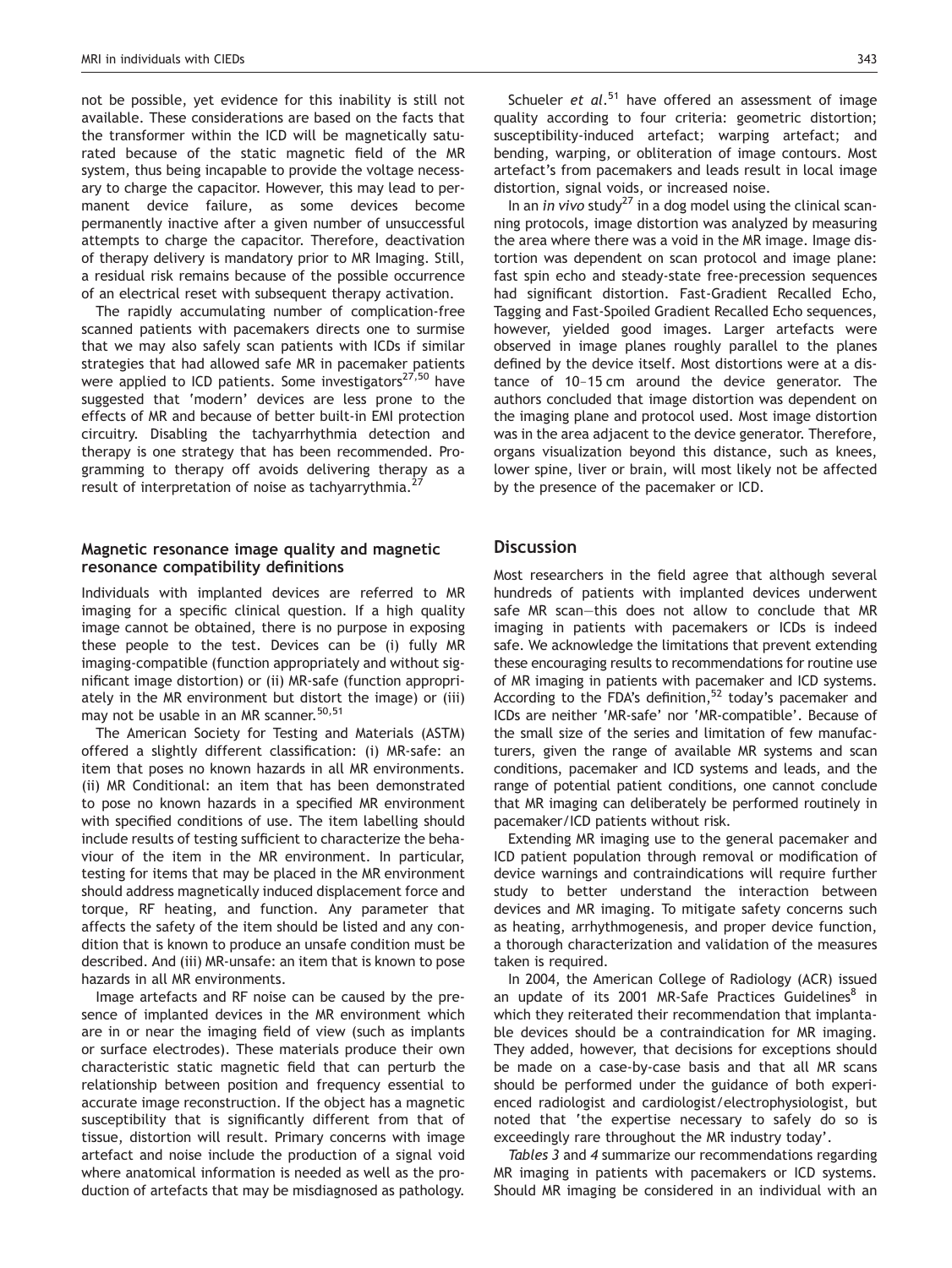implantable device, appropriate consultation with a qualified cardiologist is strongly advised so that patients can be adequately screened and correctable physiological abnormalities (e.g. hypoxia, electrolyte abnormalities, etc.) can be addressed prior to MR imaging. Special attention should be taken when the patient is pacemakerdependent. The clinician needs to document in the chart, that MR imaging is crucial for the management of the patient. No other imaging can be expected to provide an alternative or has been unsuccessfully tried. An informed consent form explaining the potential benefits and risks to the patient should be signed.

Table 3 Magnetic resonance imaging and pacemakers: safety concerns and guidelines

| Patients are divided into three groups                                                                                                                                     |                                                                                                                                                                                                                                                                                                                                                                                                                   |  |  |  |  |  |  |
|----------------------------------------------------------------------------------------------------------------------------------------------------------------------------|-------------------------------------------------------------------------------------------------------------------------------------------------------------------------------------------------------------------------------------------------------------------------------------------------------------------------------------------------------------------------------------------------------------------|--|--|--|--|--|--|
| (1) Pacemaker-dependent patients (very<br>high risk)<br>(2) ICD patient (non-dependent) <sup>a</sup> (high<br>risk)<br>(3) Pacemaker patient (non-dependent)<br>(low risk) | If underlying rhythm is too slow-re-consider indication. The threshold for imaging and the<br>safety requirements are higher, but no absolute contraindication<br>The patient must have a documented extremely serious, life threatening or severely<br>quality-of-life limiting condition<br>The patient must have a documented very serious, life threatening or severely quality-of-life<br>limiting condition |  |  |  |  |  |  |
|                                                                                                                                                                            |                                                                                                                                                                                                                                                                                                                                                                                                                   |  |  |  |  |  |  |

<sup>a</sup>Because of higher degree of interaction between MR imaging and ICD, the threshold for imaging is higher than for pacemakers.

Table 4 Technical aspects in magnetic resonance (MR) imaging of patients with pacemakers/implantable cardioverter defibrillators (ICD)

#### Arranging the procedure

Consensus of MR imaging-necessity without an imaging alternative by radiologist and cardiologist

A cardiology consult must be obtained to determine pacemaker- or ICD-dependency

If pacemaker-dependent—reconsider again the need for MR imaging

Procedure must be approved by attending radiologist and cardiologist

Procedure will be scheduled with Radiology and Cardiology in co-ordinated fashion

MR imaging of pacemaker or ICD patients will only be performed in a main hospital

If abandoned and/or epicardial leads are present, reconsider again the need for MR; minimize SAR, avoid thoracic region

#### Technical (MR imaging)

Field strength is limited to  $\leq 1.5$  T<sup>a</sup>, limit SAR as much as possible. No SAR > 2 W/kg body weight Minimize number and lengths of sequences Send/receive volume coils are preferred over surface coils

#### Technical (pacemaker/ICD)

Device must have been in place preferably for at least 4–8 weeks prior to MR imaging

Cardiologist will be present for on-line analysis of cardiac rhythm

Qualified personnel will perform a full device interrogation prior and immediately after MR scan

Uninterrupted monitoring of ECG, blood pressure, breathing rate and oxygen saturation until threshold tests and reprogramming is performed following MR study

Immediately prior to MR imaging, the pacemaker must be programmed to OFF; I.E. sensing (monitoring) only mode [0A0, 0V0, 0D0] or must be programmed to sub threshold outputs

Lead polarity reprogrammed to bipolar if possible

Additional diagnostic functions as magnet response, rate response, ventricular rate regulation, mode switch and capture management features will need to be disabled

In cases that the patient is pacemaker-dependent, asynchronous mode should be programmed (V00, D00)

ICD programmed to therapy off

After completion of the MR study, re-interrogate device and lead parameters and reprogram to original settings

Measure sensing-, pacing-, thresholds

This should be done in the MR unit area preferably before ECG-monitoring is discontinued

An interrogation of the pacemaker or ICD will be repeated 1 week and 3 months after the exam to measure thresholds (and other measurements)

#### Patient care

An advance cardiac lift support (ACLS)-certified Cardiology physician, nurse practitioner or physician assistant, or alternatively, an ACLS-certified senior resident, fellow or attending physician of the primary care team will be present at the MR-console during the entire exam to monitor the patient and perform basic and advanced cardiac life support if needed

Cardiologist will be present for on-line analysis of cardiac rhythm

A pacemaker/ICD programmer will be present at the MR-scanner

The patient will be monitored with ECG, and pulse oximetry during the entire exam. Optional: non-invasive blood pressure measurement and breathing sensors

Audio and visual contact is preferred

A crash cart with an external defibrillator-pacemaker (not AED) must be present at the MR scanner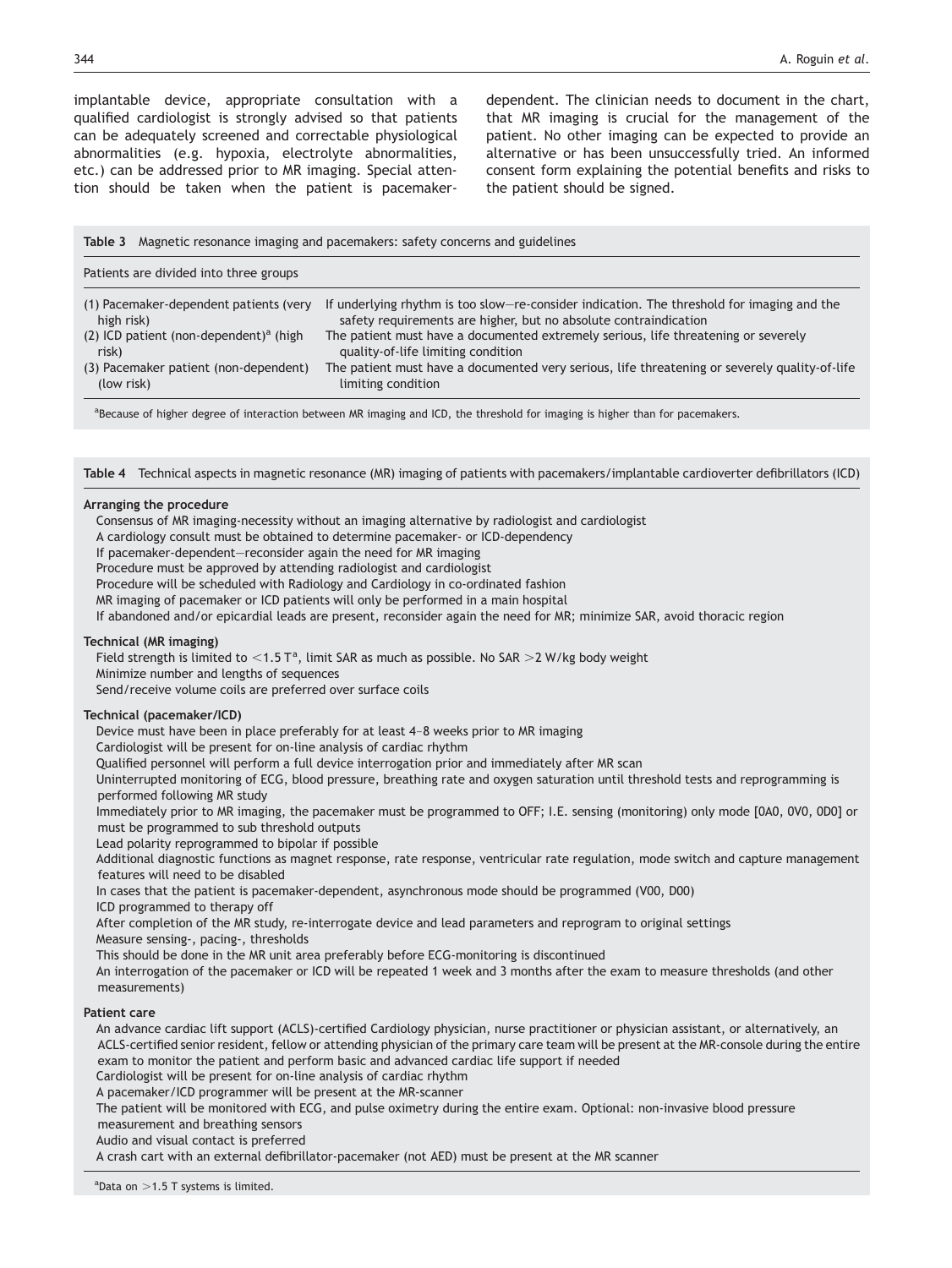Thoughtful pre-MR reprogramming, careful monitoring during MR scan and thorough follow-up must be performed in any device patient considered for MR imaging. Finally, a physician knowledgeable in device therapy and programming should be present throughout the entire scanning event (Table 4) and full resuscitation facilities should be available on site.

Adherence to these practice guidelines may ensure that the implantable cardiac device patient can safely undergo MR imaging. Ultimately, a truly 'MR-safe' pacemaker and ICD system will need to be developed. Truly 'MR safe' pacemaker and ICD systems are under development and will hopefully enter first clinical phase II trials in the near future.

Recently, an international clinical study to confirm the safety and efficacy of the Medtronic  $EnRhythm^@$  MRI SureScan™ pacing system, the first-ever pacemaker system to be developed and tested specifically for safe use in MRI has started. Approximately, 350 individuals will participate in the study, and eligibility is based on the clinical indication for pacemaker implantation and a willingness and ability to undergo elective MRI scanning. The first specifically designed MR-compatible PM underwent successful MR imaging on April 10, 2007 (University Hospital Zurich, Switzerland).

The Reveal® Plus Insertable Loop Recorder (ILR) includes two surface electrodes to continuously monitor a patient's subcutaneous ECG. The device contains no lead wires or large loops of electrically conductive material. Reveal Plus can record an ECG at the time of a syncopal episode that may help rule in or rule out life-threatening arrhythmias. The new generation ILR will be marked by Medtronic as MR-safe.

Under these precautions (Table 4), the advantages of an MR examination in a patient with implanted pacemaker or ICD may outweigh the potential risks. Adherence to these practice guidelines may ensure that the implantable cardiac device patient can safely undergo MR imaging.

#### Summary

The diagnostic need for an MR study has to be evaluated individually, and if there is a true necessity, in the absence of an alternative imaging modality, MR imaging may be considered with the precautions and follow-up measures in accordance with our recommendation. Consequently, this position paper should not be interpreted as a recommendation for clinicians to perform routine MR imaging in pacemaker and/or ICD patients.

Similar to the recent FDA statement,  $52$  we also view the published results as encouraging and believe that, on a case-by-case basis, the diagnostic benefit from MR imaging outweighs the presumed risks for some pacemaker and ICD patients. Thus, for some patients, the risks presented by MR imaging under specific, characterized scanning and monitoring conditions may be acceptable given the diagnostic benefit of this powerful imaging modality.

Conflict of interest: A.A. is a consultant for Boston Scientific, Medtronic and Sorin/Ela, and has received speaker fees from Boston Scientific, Medtronic, Sorin/Ela, Biotronik, and GE Healthcare. J.B. is a consultant for Biotronic, Boston Scientific, and St Jude. T.S. is a consultant to Medtronic.

#### Funding

Ariel Roguin is supported by the Morasha program of the Israel Science Foundation (Grant 1831/07), Mallat family award for biomedical research, the Samuel Mendel Chodowsky fund and the Chief Scientist Office of the Ministry of Health, Israel. Angelo Auricchio and the Fondazione Cardiocentro Ticino received fellowship grants from Medtronic, Boston Scientific and St. Jude. Josep Brugada has received research grants from Boston Scientific and Medtronic.

# References

- 1. Pinski SL, Trohman RG. Interference in implanted cardiac devices: Part II. Pacing Clin Electrophysiol 2002;<sup>25</sup>:1496–509.
- 2. Niehaus M, Tebbenjohanns J. Electromagnetic interference in patients with implanted pacemakers or cardioverter-defibrillators. Heart 2001; <sup>86</sup>:246–8.
- 3. Marcu CB, Beek AM, van Rossum AC. Clinical applications of cardiovascular magnetic resonance imaging. CMAJ 2006;<sup>175</sup>:911–7.
- 4. Gerber BL, Garot J, Bluemke DA, Wu KC, Lima JA. Accuracy of contrast-enhanced magnetic resonance imaging in predicting improvement of regional myocardial function in patients after acute myocardial infarction. Circulation 2002;<sup>106</sup>:1083–9.
- 5. Kim RJ, Wu E, Rafael A, Chen EL, Parker MA, Simonetti O et al. The use of contrast-enhanced magnetic resonance imaging to identify reversible myocardial dysfunction. N Engl J Med 2000;<sup>343</sup>:1445–53.
- 6. Schwitter J, Nanz D, Kneifel S, Bertschinger K, Buchi M, Knusel PR et al. Assessment of myocardial perfusion in coronary artery disease by magnetic resonance: a comparison with positron emission tomography and coronary angiography. Circulation 2001;<sup>103</sup>:2230–5.
- 7. Kalin R, Stanton MS. Current clinical issues for MRI scanning of pacemaker and defibrillator patients. Pacing Clin Electrophysiol 2005;<sup>28</sup>:326–8.
- Kanal E, Borgstede JP, Barkovich AJ et al. American College of Radiology—White Paper on MR safety: 2004 update and revisions. AJR 2004; <sup>182</sup>:1111–4.
- 9. Erlebacher JA, Cahill PT, Pannizzo F, Knowles JR. Effect of magnetic resonance imaging on DDD pacemakers. Am J Cardiol 1986;<sup>57</sup>:437–40.
- 10. Hayes DL, Vlictstra RE. Pacemaker malfunction. Am Coll Physicians 1993; <sup>119</sup>:828–35.
- 11. Pavlicek W, Geisinger M, Castle L, Borkowski GP, Meaney TF, Bream BL et al. The effects of NMR on patients with cardiac pacemakers. Radiology 1983;<sup>147</sup>:149–53.
- 12. Fetter J, Aram G, Holmes DR, Gray JE, Hayes DL. The effects of nuclear magnetic resonance imagers on external and implantable pulse generators. Pacing Clin Electrophysiol 1984;<sup>7</sup>:720–7.
- 13. Pohost GM, Blackwell GG, Shellock FG. Safety of patients with medical devices during application of magnetic resonance methods. Ann NY Acad Sci 1992;<sup>649</sup>:302–12.
- 14. Gimbel JR, Kanal E. Can patients with implantable pacemakers safely undergo magnetic resonance imaging? J Am Coll Cardiol 2004;<sup>43</sup>:1325–7.
- 15. Shellock FG, Crues JV III. MR safety and the American College of Radiology White Paper. AJR 2002;<sup>178</sup>:1349–52.
- 16. Irnich W, Irnich B, Bartsch C, Stertmann WA, Gufler H, Weiler G. Do we need pacemakers resistant to magnetic resonance imaging? Europace  $2005:7:353-65$
- 17. Alagona P, Toole JC, Maniscalco BS, Glover MU, Abernathy GT, Prida XA. Nuclear magnetic resonance imaging in a patient with a DDD pacemaker. Pacing Clin Electrophysiol 1989;<sup>12</sup>:619–20.
- 18. Inbar S, Larson J, Burt T, Mafee M, Ezri MD. Case report: nuclear magnetic resonance imaging in a patient with a pacemaker. Am J Med Sci 1993; <sup>305</sup>:174–5.
- 19. Gimbel JR, Johnson D, Levine PA, Wilkoff BL. Safe performance of magnetic resonance imaging on five patients with permanent cardiac pacemakers. Pacing Clin Electrophysiol 1996;<sup>19</sup>:913–9.
- 20. Fontaine JM, Mohamed FB, Gottlieb C, Callans DJ, Marchlinski FE. Rapid ventricular pacing in a pacemaker patient undergoing magnetic resonance imaging. Pacing Clin Electrophysiol 1998;<sup>21</sup>:1336–9.
- 21. Garcia-Bolao I, Albaladejo V, Benito A, Alegria E, Zubieta JL. Magnetic resonance imaging in a patient with a dual-chamber pacemaker. Acta Cardiologia 1998;<sup>19</sup>:33–5.
- 22. Sommer T, Vahlhaus C, Lauck G, von Smekal A, Reinke M, Hofer U et al. MR imaging and cardiac pacemakers: in-vitro evaluation and in-vivo studies in 51 patients at 0.5 T. Radiology 2000;<sup>215</sup>:869–79.